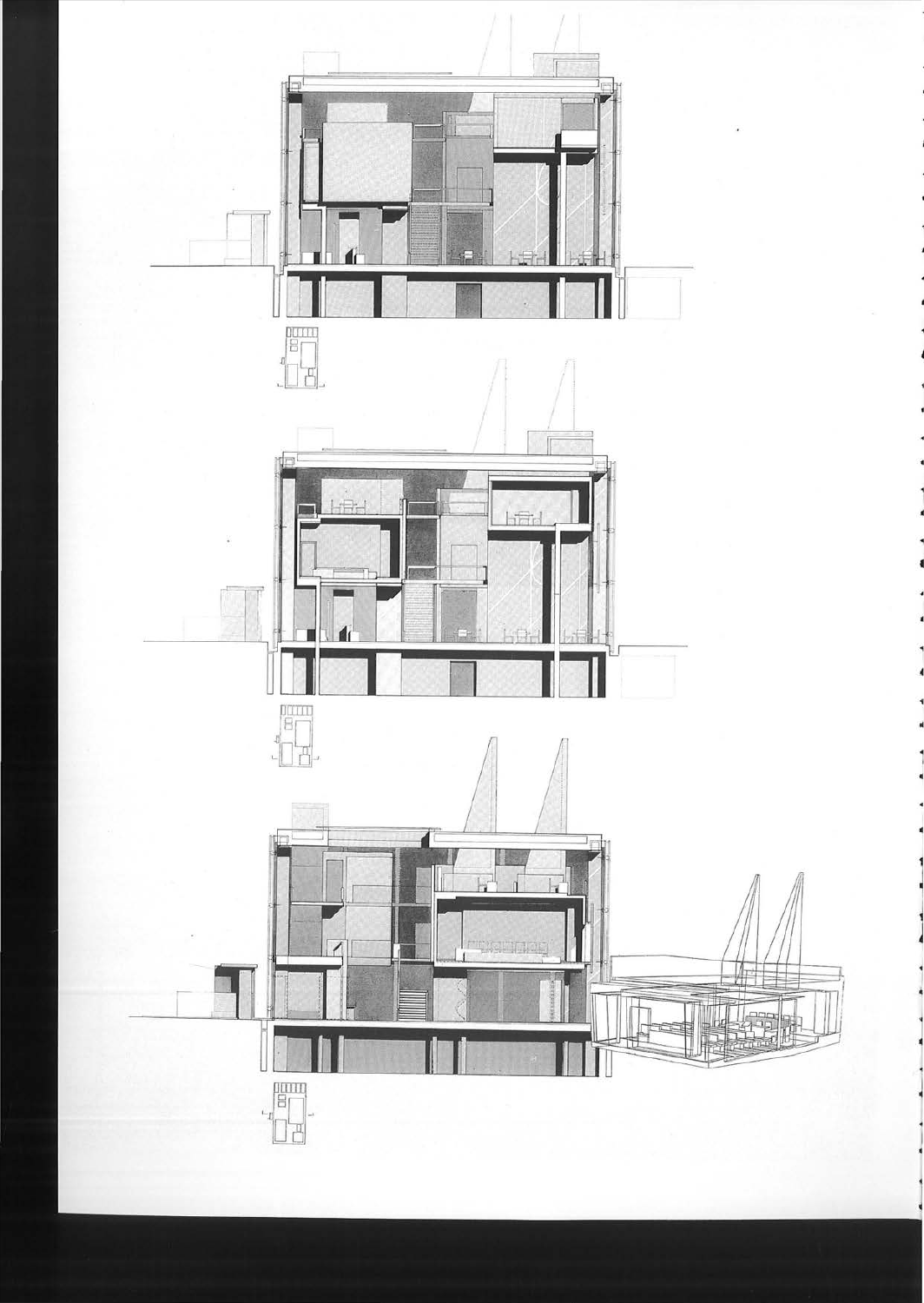## **MARK GOULTHORPE Reykjavik High Court Iceland**

This project is the competition entry for the Supreme Court of Iceland in Reykjavik. It focusses on a 'public' architecture, but one which is still seemingly shrouded in privacy, for the courthouse (the chamber where the law of the land - the foundation-stone of democracy - is established) is in Iceland, certainly one of the most important public institutions, second only, perhaps, to Parliament itself.

Yet, when I went to Iceland (to this most democratic and egalitarian of societies), I was astonished to read the brief which specified (quite literally) that the building be of concrete construction, and divided completely in two with the judiciary entirely separated from the public who I had supposed they were to represent.

This was not to be a courthouse where people are tried (which one might imagine still needs such distinction, such reinforcement of power), but a debating chamber, open to all, where the public might come to witness and comprehend the process by which the law evolves and which gives shape to their liberty.

We might speculate, with Nietzsche, that every advance in society, every heightening of its morality, is marked by an opening of its systems of justice, as it resists, to an ever greater degree, the ethic of *revenge* . The law, and transgressions of the law, come to be seen in this movement increasingly at a *social* rather than an individual level. Notions of 'guilt' (and even punishment) are dissipated into social debate and society reflects upon *itself* 

This, as I see it, is the very *substance* of the supreme court. It is not a place of division and privilege, but of open and just social commentary; the courthouse as a quite public *sanatorium of the conscience.* 

Our proposal, then, is a High Court for the 21st Century. It anticipates this continuing desire for refinement, this straining towards an ideal of open justice, and it does so in quite marked opposition to the constraints of the brief.

The building is simple. It is open and transparent in both its organisation and its materials as it looks for an increased openness and clarity, *as justice brought to light.* It is envisaged as an open public forum, a great moot hall filled with filtered natural light within which are placed the various elements of the courthouse.

Discrete scupltural forms float in open space, shrouding the judicial functions within, but clearly open to view. Such conceptual clarity extends even to the separation of judges and public. This is achieved simply and effectively by a series of walkways in space which allow one to glimpse the judges as they circulate such that the public can witness and comprehend the full functioning of the court, *a theatre of justce.* 





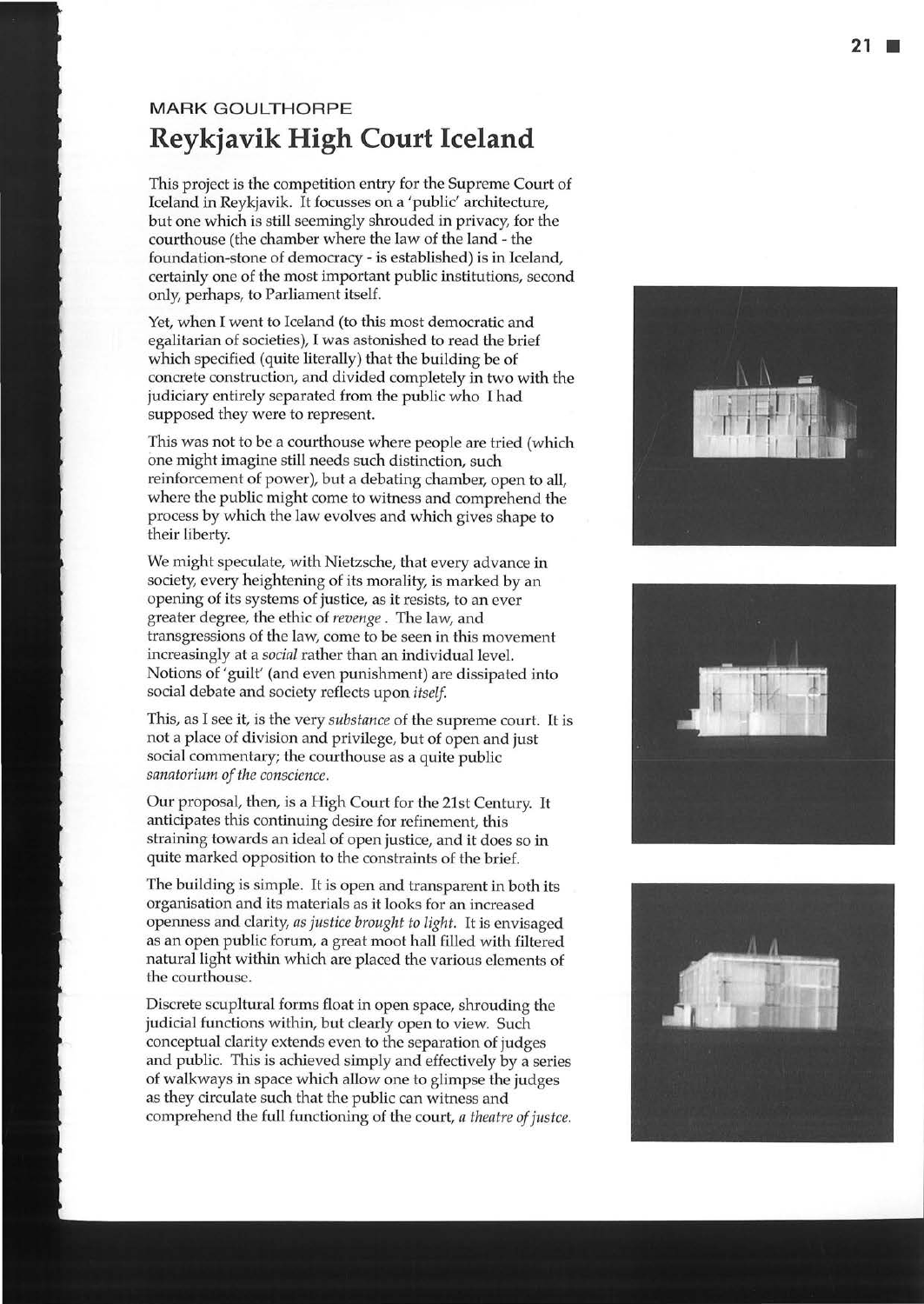The courtrooms themselves, the point of union between lawyers, judges and public, continue this ideal of openness. Elevated boxes are flooded with daylight from skylights which pierce up through the plane of the roof. They are calm, neutral spaces, folded combinations of concrete, plaster and wood, stripped of all symbolism or hierarchy. They are simple and elegant (both conceptually and physically), and they impart a dignity and equality to this highest court of the people.

Externally the building is a simple crystalline cube, a translucent and fragile envelope enclosing more solid and elemental forms (perceived as shadowy forms) within. Its glass skin is sheathed with a delicately perforated metallic surface, a filter which plays continuously with the subtle and changing light of Iceland - a solid luminous form, in the dark winter, glowing from within, and in the surreal summer light, an ambiguous and reflective surface.

The courthouse compliments the delicacy and lightness of the adjacent library with a contemporary aesthetic and finesse. The form of the building duplicates that of the existing library. The rhythmic pattern of its metallic skin is generated from the library's geometry and is incised with the abstracted forms of ancient runes (the primordial root of all writing and law).

The two buildings read as twin pavilions of light - one white, the other metallic, set against the dark and powerful form of the art deco theatre behind. Set on a hill overlooking the harbour, the two buildings begin to define a civic presence, the library already destined to house the President's offices.

The courthouse draws inspiration from the generic simplicity and the utilitarian and lightweight construction of contemporary Icelandic architecture. Fragile but pure forms are placed delicately into the savage expanse of the volcanic landscape. They draw from the almost mystical qualities of this strange land: the subtle ambiguity of the northern light, the eerily illumination of the vast Atlantic skies, and the harsh rawness of natural materials - the rough concrete shrouded by a cold and brittle metallic veil.

There were two architects on the jury, and three members of the judiciary, and what, for me, was interesting, was that it was the architects who liked the project and apparently staked their claim on it. The lawyers hated it to the point where they threatened to dissolve the jury.

This was completely the reverse of what I had expected since I had blithely assumed that the lawyers would appreciate this search for a form that mirrored, as it were, this opening of the judicial system which championed the Supreme Court as the haven of democratic law.

This leads me to question our potential to effect change through architecture, to open the way, as it were, to an increasing liberty. It is a question succinctly posed, and effectively answered, I think, by Michel Foucault:

"Men have dreamed of liberating machines. But there are no machines of freedom, by definition. This is not to say that the exercise of freedom is completely indifferent to spatial distribution, but it can only function when there is a certain *convergence .* ...

Where liberty is effectively exercised, one finds ... that this is not owing to the order of objects, but, (once again), owing to the practice of liberty..."

So there may, in fact, always be, a certain number of projects whose aim is to modify some constraints, to loosen, or even break them. But none of these projects can, simply by their nature, assure that people will have liberty automatically:

"I think it [architecture] can and does produce positive effects when the liberating intentions of the architect coincide with real practice of people in the exercise of their freedom."

In Reykjavik, it became apparent that our liberating intentions simply did *not* coincide with such practice (or at least did not correspond with the *perception* of such practice). It scarcely matters if, in our opinion, that resulted from a certain blindness. The fact of the matter was, that there was not a 'convergence'. That is not to say that we shouldn't have attempted to 'modify some constraints, to loosen or even break them', for I think the aspiration to an increased openness in the judicial system was a good one.

One does not hesitate to have the courage of one's convictions (that, I am afraid, is our inheritance) which means that one must be willing to have one's ideas rejected, in the hope that, if nothing else, they might begin to shift perception.